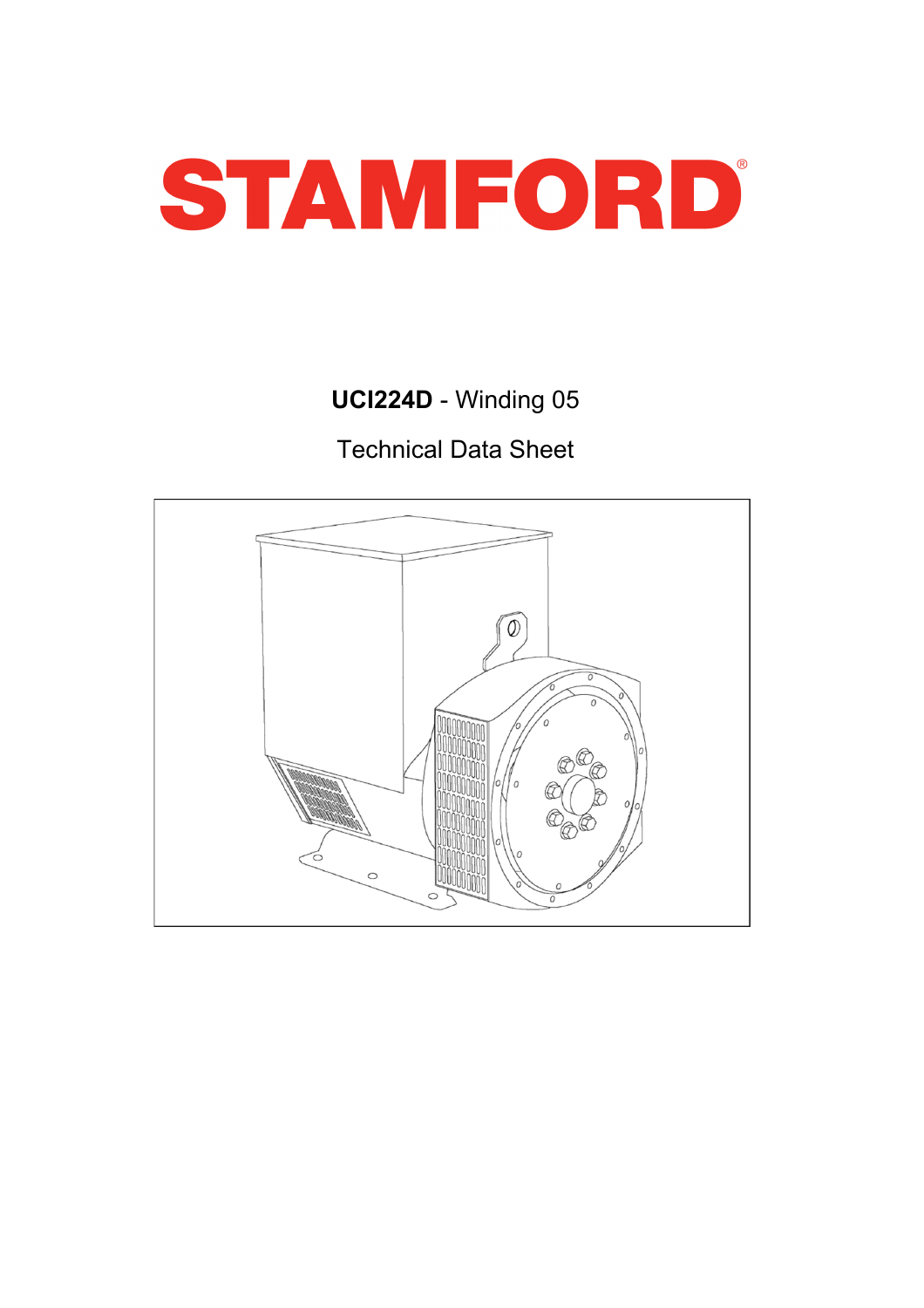### UCI224D SPECIFICATIONS & OPTIONS



#### **STANDARDS**

Stamford industrial generators meet the requirements of BS EN 60034 and the relevant section of other international standards such as BS5000, VDE 0530, NEMA MG1-32, IEC34, CSA C22.2-100, AS1359.

Other standards and certifications can be considered on request.

#### VOLTAGE REGULATORS

#### SX460 AVR - OBSOLETE

With this self excited control system the main stator supplies power via the Automatic Voltage Regulator (AVR) to the exciter stator. The high efficiency semiconductors of the AVR ensure positive build-up from initial low levels of residual voltage.

The exciter rotor output is fed to the main rotor through a three phase full wave bridge rectifier. This rectifier is protected by a surge suppressor against surges caused, for example, by short circuit.

#### AS440 AVR - STANDARD

With this self-excited system the main stator provides power via the AVR to the exciter stator. The high efficiency semi-conductors of the AVR ensure positive build-up from initial low levels of residual voltage.

The exciter rotor output is fed to the main rotor through a three-phase full-wave bridge rectifier. The rectifier is protected by a surge suppressor against surges caused, for example, by short circuit or out-of-phase paralleling.

The AS440 will support a range of electronic accessories, including a 'droop' Current Transformer (CT) to permit parallel operation with other ac generators.

#### MX341 AVR

This sophisticated AVR is incorporated into the Stamford Permanent Magnet Generator (PMG) control system.

The PMG provides power via the AVR to the main exciter, giving a source of constant excitation power independent of generator output. The main exciter output is then fed to the main rotor, through a full wave bridge, protected by a surge suppressor. The AVR has in-built protection against sustained over-excitation, caused by internal or external faults. This de-excites the machine after a minimum of 5 seconds.

An engine relief load acceptance feature can enable full load to be applied to the generator in a single step.

#### MX321 AVR

The most sophisticated of all our AVRs combines all the features of the MX341 with, additionally over voltage protection built-in and short circuit current level adjustments as an optional facility.

#### WINDINGS & ELECTRICAL PERFORMANCE

All generator stators are wound to 2/3 pitch. This eliminates triplen (3rd, 9th, 15th …) harmonics on the voltage waveform and is found to be the optimum design for trouble-free supply of non-linear loads. The 2/3 pitch design avoids excessive neutral currents sometimes seen with higher winding pitches, when in parallel with the mains. A fully connected damper winding reduces A fully connected damper winding reduces oscillations during paralleling. This winding, with the 2/3 pitch and carefully selected pole and tooth designs, ensures very low waveform distortion.

#### TERMINALS & TERMINAL BOX

Dedicated Single Phase windings have 4 ends brought out to the terminals, which are mounted on a cover at the nondrive end of the generator. A sheet steel terminal box contains the AVR and provides ample space for the customers' wiring and gland arrangements. It has customers' wiring and gland arrangements. removable panels for easy access.

#### SHAFT & KEYS

All generator rotors are dynamically balanced to better than BS6861:Part 1 Grade 2.5 for minimum vibration in operation. Two bearing generators are balanced with a half key.

#### INSULATION/IMPREGNATION

The insulation system is class 'H'.

All wound components are impregnated with materials and processes designed specifically to provide the high build required for static windings and the high mechanical strength required for rotating components.

#### QUALITY ASSURANCE

Generators are manufactured using production procedures having a quality assurance level to

BS EN ISO 9001.

The stated voltage regulation may not be maintained in the presence of certain radio transmitted signals. Any change in performance will fall within the limits of Criteria 'B' of EN 61000-6-2:2001. At no time will the steady-state voltage regulation exceed 2%.

#### DE RATES

All values tabulated on page 7 are subject to the following reductions

5% when air inlet filters are fitted.

3% for every 500 metres by which the operating altitude exceeds 1000 metres above mean sea level.

3% for every 5°C by which the operational ambient temperature exceeds 40°C.

Note: Requirement for operating in an ambient exceeding 60°C must be referred to the factory.

NB Continuous development of our products entitles us to change specification details without notice, therefore they must not be regarded as binding.

Front cover drawing typical of product range.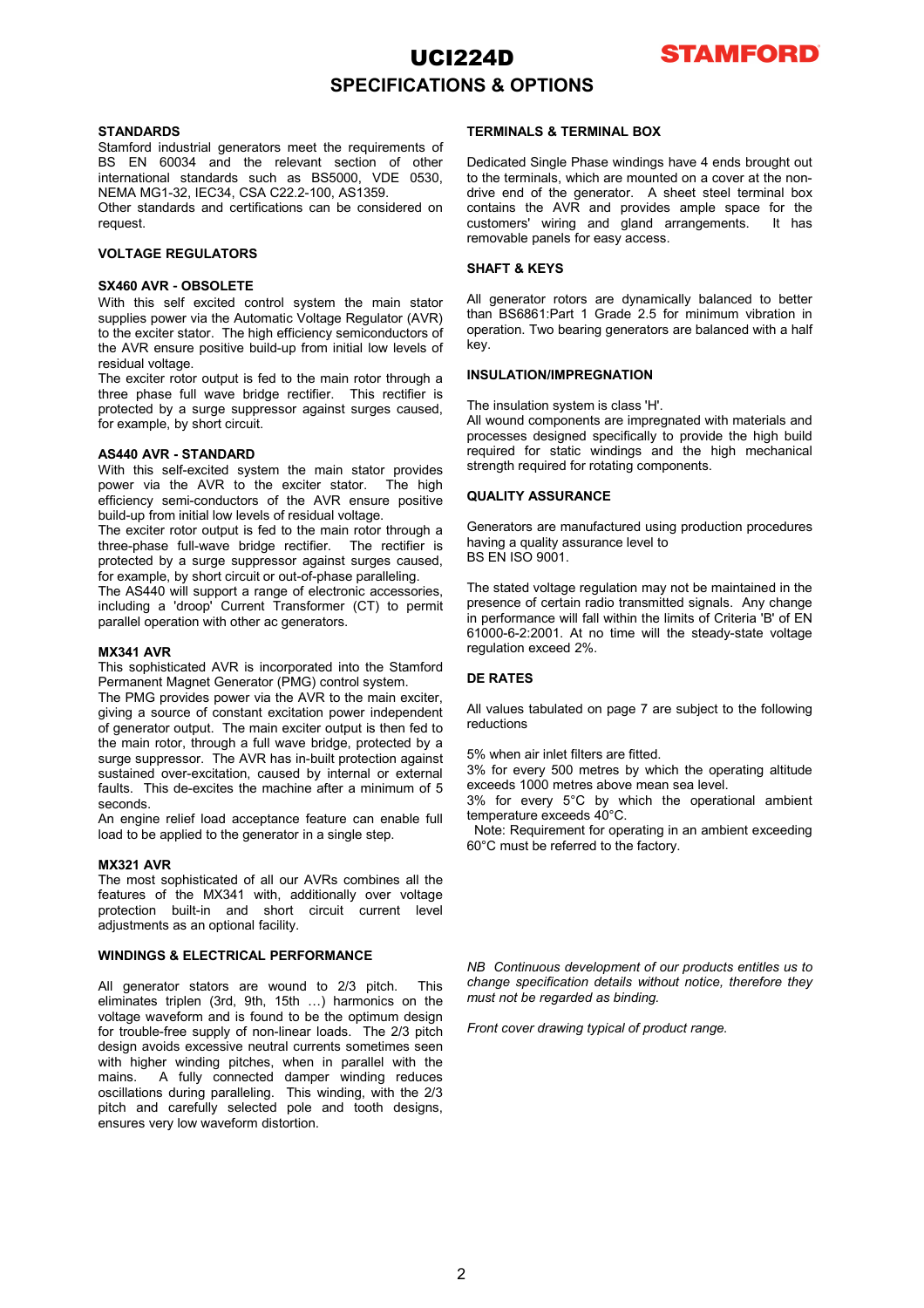

### WINDING 05

| <b>CONTROL SYSTEM</b>                                 | SEPARATELY EXCITED BY P.M.G.                                                         |              |                          |                               |                                                     |  |  |  |
|-------------------------------------------------------|--------------------------------------------------------------------------------------|--------------|--------------------------|-------------------------------|-----------------------------------------------------|--|--|--|
| A.V.R.                                                | MX321<br>MX341                                                                       |              |                          |                               |                                                     |  |  |  |
| <b>VOLTAGE REGULATION</b>                             | ±1%<br>± 0.5%<br>With 4% ENGINE GOVERNING                                            |              |                          |                               |                                                     |  |  |  |
| <b>SUSTAINED SHORT CIRCUIT</b>                        | REFER TO SHORT CIRCUIT DECREMENT CURVES (page 6)                                     |              |                          |                               |                                                     |  |  |  |
| <b>CONTROL SYSTEM</b>                                 | <b>SELF EXCITED</b>                                                                  |              |                          |                               |                                                     |  |  |  |
| A.V.R.                                                | SX460                                                                                | AS440        |                          |                               |                                                     |  |  |  |
| <b>VOLTAGE REGULATION</b>                             | ± 1.0 %                                                                              | ± 1.0 %      | With 4% ENGINE GOVERNING |                               |                                                     |  |  |  |
| <b>SUSTAINED SHORT CIRCUIT</b>                        | SERIES 4 CONTROL DOES NOT SUSTAIN A SHORT CIRCUIT CURRENT                            |              |                          |                               |                                                     |  |  |  |
| <b>INSULATION SYSTEM</b>                              | <b>CLASS H</b>                                                                       |              |                          |                               |                                                     |  |  |  |
| <b>PROTECTION</b>                                     | IP <sub>23</sub>                                                                     |              |                          |                               |                                                     |  |  |  |
| <b>RATED POWER FACTOR</b>                             | 0.8                                                                                  |              |                          |                               |                                                     |  |  |  |
| <b>STATOR WINDING</b>                                 | SINGLE LAYER CONCENTRIC                                                              |              |                          |                               |                                                     |  |  |  |
| <b>WINDING PITCH</b>                                  | <b>TWO THIRDS</b>                                                                    |              |                          |                               |                                                     |  |  |  |
| <b>WINDING LEADS</b>                                  | 4                                                                                    |              |                          |                               |                                                     |  |  |  |
| <b>MAIN STATOR RESISTANCE</b>                         | 0.066 Ohms AT 22°C SERIES CONNECTED                                                  |              |                          |                               |                                                     |  |  |  |
| <b>MAIN ROTOR RESISTANCE</b>                          | $0.64$ Ohms at 22 $\degree$ C                                                        |              |                          |                               |                                                     |  |  |  |
| <b>EXCITER STATOR RESISTANCE</b>                      | 21 Ohms at 22°C                                                                      |              |                          |                               |                                                     |  |  |  |
| <b>EXCITER ROTOR RESISTANCE</b>                       | 0.071 Ohms PER PHASE AT 22°C                                                         |              |                          |                               |                                                     |  |  |  |
| <b>R.F.I. SUPPRESSION</b>                             | BS EN 61000-6-2 & BS EN 61000-6-4, VDE 0875G, VDE 0875N. refer to factory for others |              |                          |                               |                                                     |  |  |  |
| <b>WAVEFORM DISTORTION</b>                            | NO LOAD < 1.5% NON-DISTORTING LINEAR LOAD < 5.0%                                     |              |                          |                               |                                                     |  |  |  |
| <b>MAXIMUM OVERSPEED</b>                              | 2250 Rev/Min                                                                         |              |                          |                               |                                                     |  |  |  |
| <b>BEARING DRIVE END</b>                              | BALL. 6312-2RS (ISO)                                                                 |              |                          |                               |                                                     |  |  |  |
| BEARING NON-DRIVE END                                 | BALL. 6309-2RS (ISO)                                                                 |              |                          |                               |                                                     |  |  |  |
|                                                       | 1 BEARING<br>2 BEARING                                                               |              |                          |                               |                                                     |  |  |  |
| <b>WEIGHT COMP. GENERATOR</b>                         |                                                                                      | 285 kg       |                          | 290 kg                        |                                                     |  |  |  |
| <b>WEIGHT WOUND STATOR</b>                            |                                                                                      | 86 kg        |                          | 86 kg                         |                                                     |  |  |  |
| <b>WEIGHT WOUND ROTOR</b>                             | 86.28 kg                                                                             |              |                          |                               | 77.9 kg                                             |  |  |  |
| <b>WR<sup>2</sup> INERTIA</b>                         | $0.4216$ kgm <sup>2</sup><br>$0.4198$ kgm <sup>2</sup>                               |              |                          |                               |                                                     |  |  |  |
| SHIPPING WEIGHTS in a crate                           |                                                                                      | 307 kg       |                          | 311 kg                        |                                                     |  |  |  |
| PACKING CRATE SIZE                                    | 97 x 57 x 96(cm)                                                                     |              |                          | $97 \times 57 \times 96$ (cm) |                                                     |  |  |  |
| TELEPHONE INTERFERENCE                                | <b>THF&lt;2%</b><br><b>TIF&lt;50</b>                                                 |              |                          |                               |                                                     |  |  |  |
| <b>COOLING AIR</b>                                    | $0.216$ m <sup>3</sup> /sec 458 cfm                                                  |              |                          |                               |                                                     |  |  |  |
| <b>VOLTAGE SERIES</b>                                 |                                                                                      | 220<br>230   |                          |                               | 240                                                 |  |  |  |
| <b>VOLTAGE PARALLEL</b>                               | 110                                                                                  | 115          |                          |                               | 120                                                 |  |  |  |
| <b>KVA BASE RATING FOR</b><br><b>REACTANCE VALUES</b> |                                                                                      | 35<br>35     |                          |                               | 35                                                  |  |  |  |
| Xd DIR. AXIS SYNCHRONOUS                              |                                                                                      | 2.41<br>2.21 |                          |                               | 2.03                                                |  |  |  |
| X'd DIR. AXIS TRANSIENT                               |                                                                                      | 0.19<br>0.17 |                          |                               | 0.16                                                |  |  |  |
| X"d DIR. AXIS SUBTRANSIENT                            | 0.12                                                                                 |              | 0.11                     |                               | 0.10                                                |  |  |  |
| Xq QUAD. AXIS REACTANCE                               |                                                                                      | 1.11         |                          | 1.01                          | 0.93                                                |  |  |  |
| X"q QUAD. AXIS SUBTRANSIENT                           | 0.15                                                                                 |              | 0.14                     |                               | 0.13                                                |  |  |  |
| XL LEAKAGE REACTANCE                                  | 0.07                                                                                 |              | 0.07                     |                               | 0.06                                                |  |  |  |
| X <sub>2</sub> NEGATIVE SEQUENCE                      | 0.14                                                                                 |              |                          | 0.13<br>0.11                  |                                                     |  |  |  |
| X <sub>0</sub> ZERO SEQUENCE                          | 0.09<br>0.09<br>0.07                                                                 |              |                          |                               |                                                     |  |  |  |
| REACTANCES ARE SATURATED                              |                                                                                      |              |                          |                               | VALUES ARE PER UNIT AT RATING AND VOLTAGE INDICATED |  |  |  |
| T'd TRANSIENT TIME CONST.                             | 0.027s                                                                               |              |                          |                               |                                                     |  |  |  |
| T"d SUB-TRANSTIME CONST.                              | 0.006s                                                                               |              |                          |                               |                                                     |  |  |  |
| T'do O.C. FIELD TIME CONST.                           | 0.7s<br>0.0055s                                                                      |              |                          |                               |                                                     |  |  |  |
| Ta ARMATURE TIME CONST.<br><b>SHORT CIRCUIT RATIO</b> |                                                                                      |              | 1/Xd                     |                               |                                                     |  |  |  |
|                                                       |                                                                                      |              |                          |                               |                                                     |  |  |  |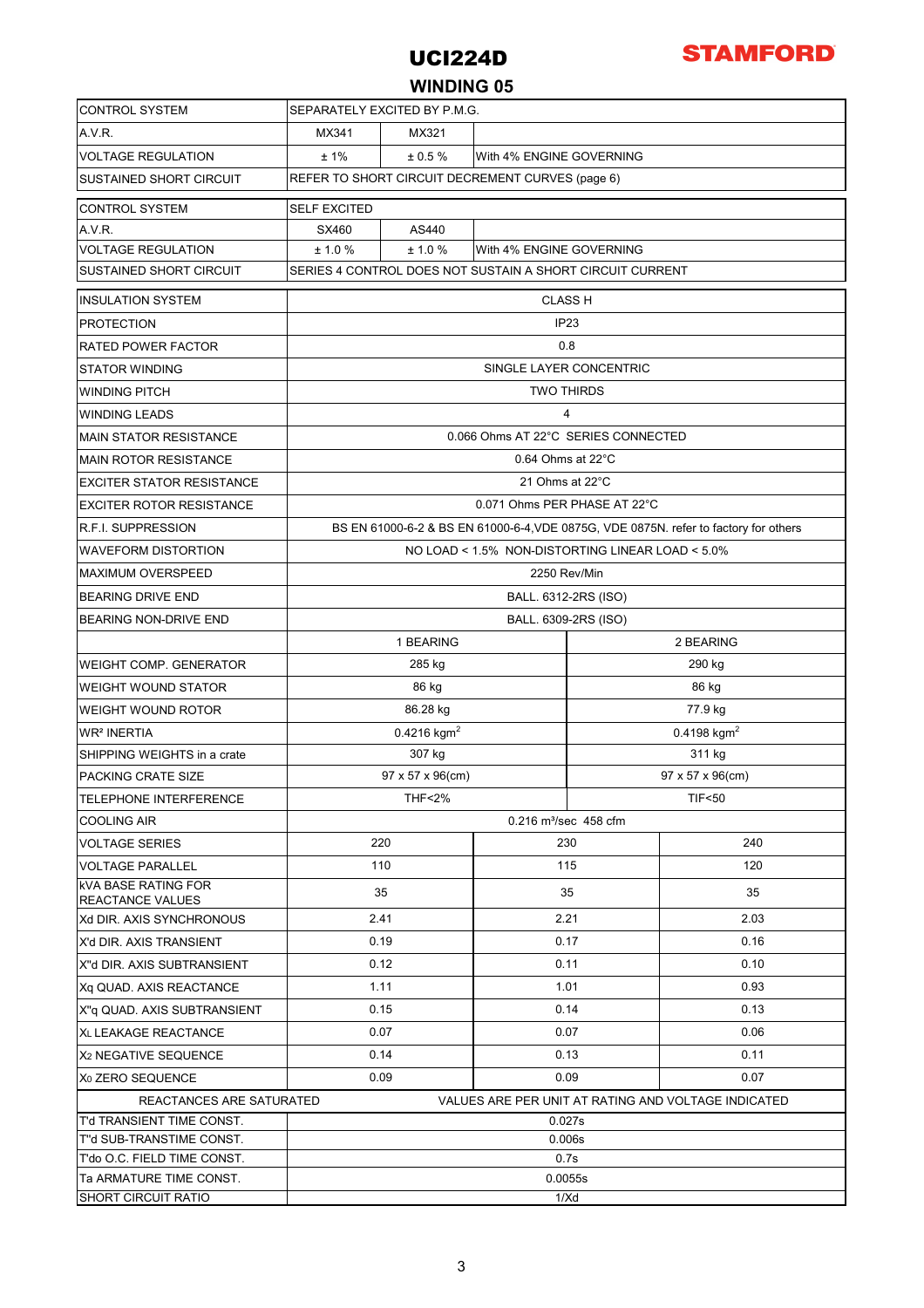

Winding 05

### SINGLE PHASE EFFICIENCY CURVES





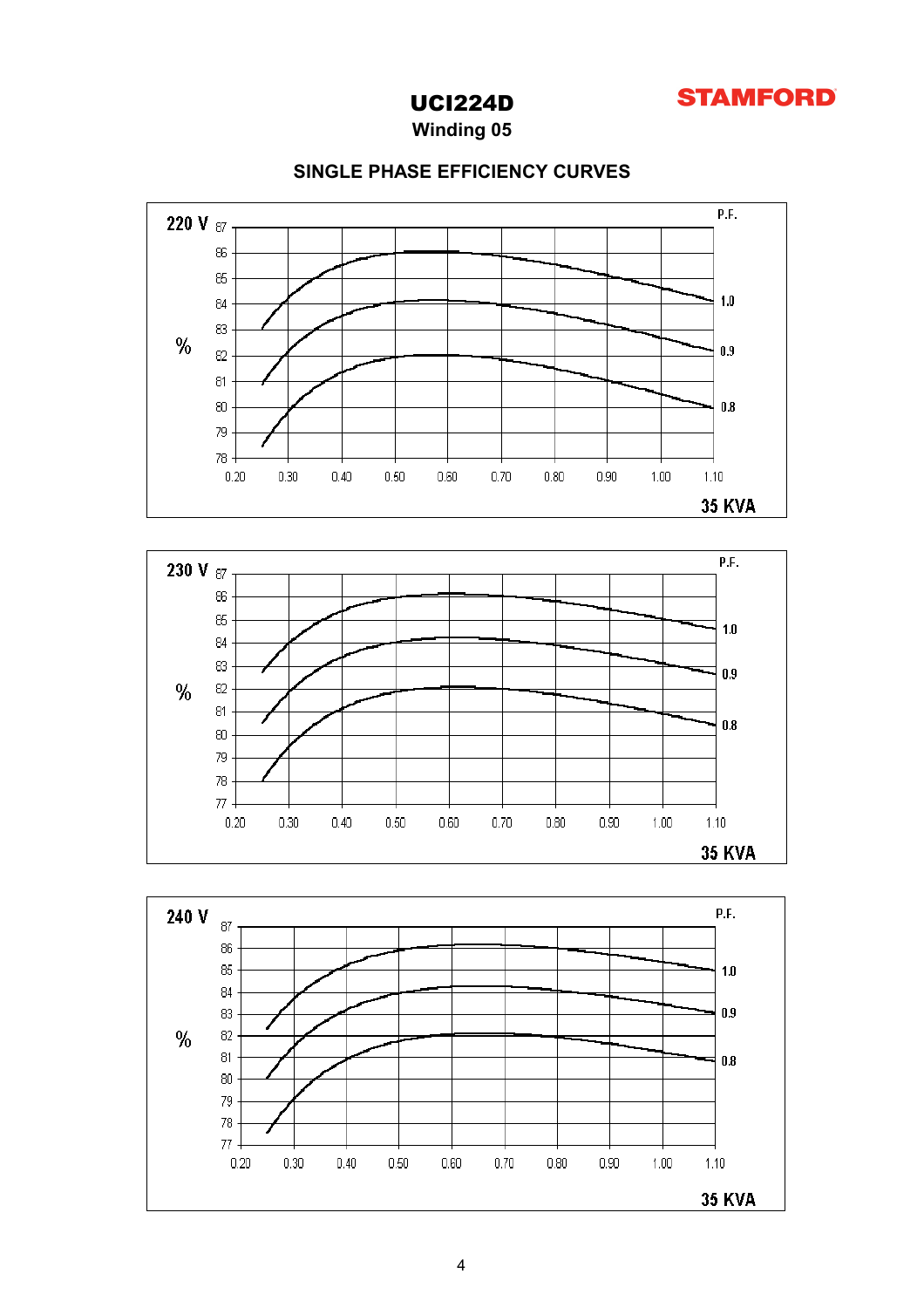

Winding 05



MX

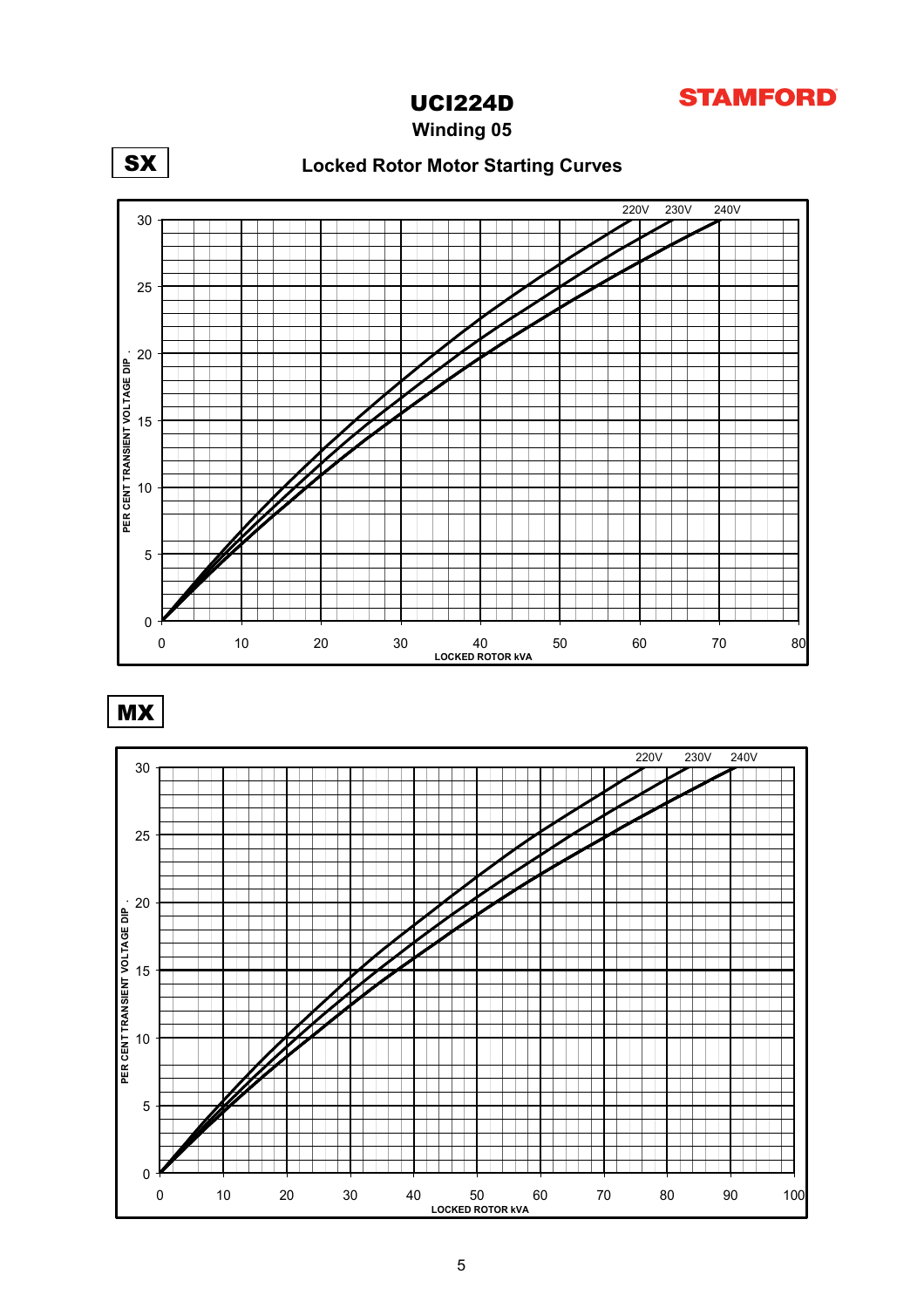

### Winding 05



### Based on series connection. Short Circuit Decrement Curve. No-load Excitation at Rated Speed

Sustained Short Circuit = 640 Amps

### Note

The following multiplication factors should be used to adjust the values from curve between time 0.001 seconds and the minimum current point in respect of nominal operating voltage :

| Voltage | Factor   |  |  |  |  |  |
|---------|----------|--|--|--|--|--|
| 220V    | $X$ 1.00 |  |  |  |  |  |
| 230V    | X 1.05   |  |  |  |  |  |
| 240V    | $X$ 1.09 |  |  |  |  |  |

The sustained current value is constant irrespective of voltage level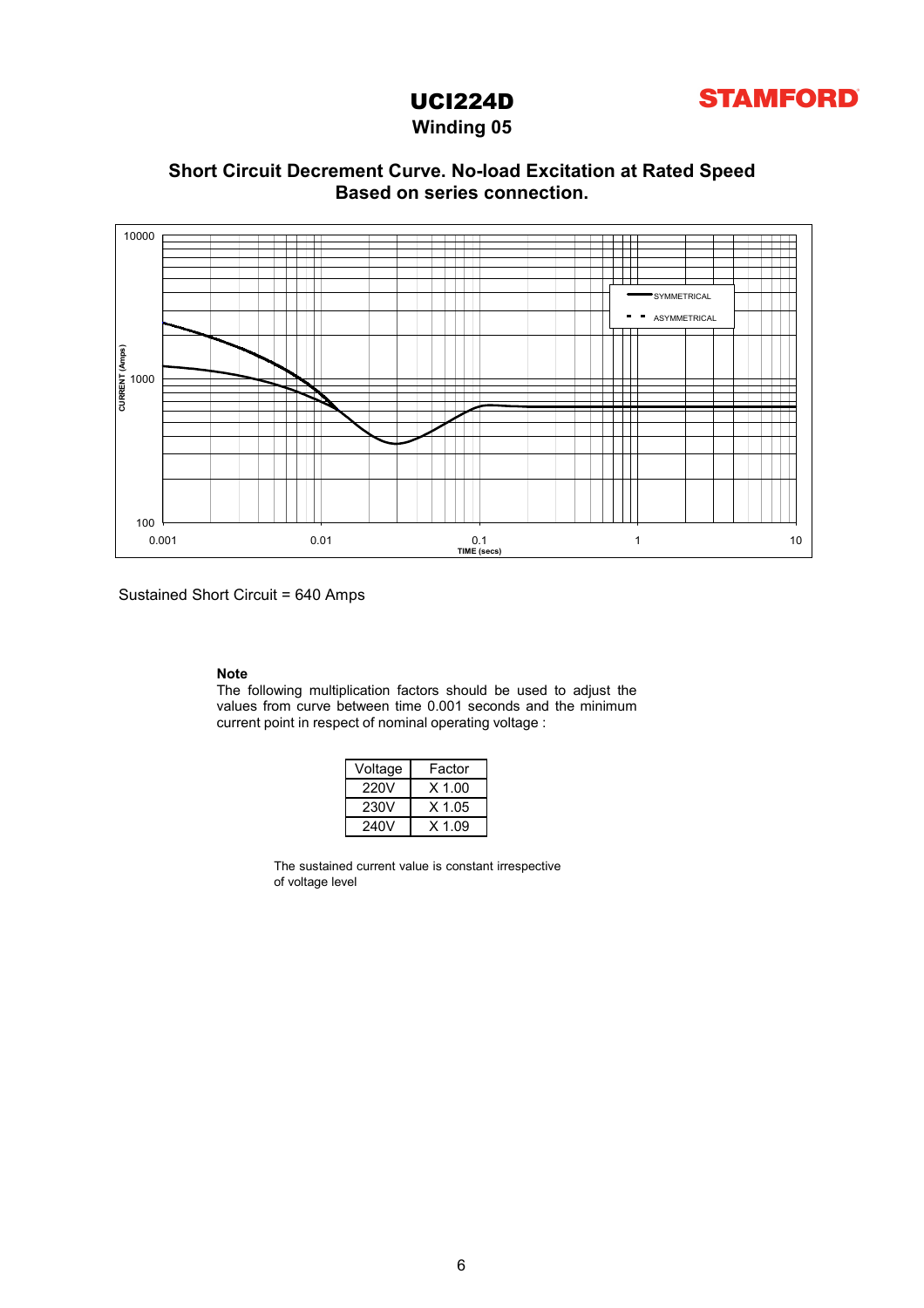# **STAMFORD**

UCI224D

Winding 05

# 50Hz RATINGS

| Class - Temp Rise | Cont. $F - 105/40^{\circ}C$ |                   | Cont. H - 125/40°C |      | Cont. $F - 105/40^{\circ}C$ |      |      | Cont. H - 125/40°C |      |      |                   |      |
|-------------------|-----------------------------|-------------------|--------------------|------|-----------------------------|------|------|--------------------|------|------|-------------------|------|
|                   |                             | 0.8 <sub>pf</sub> |                    |      | 0.8 <sub>pf</sub>           |      |      | 1.0 <sub>pf</sub>  |      |      | 1.0 <sub>pf</sub> |      |
| Series (V)        | 220                         | 230               | 240                | 220  | 230                         | 240  | 220  | 230                | 240  | 220  | 230               | 240  |
| Parallel (V)      | 110                         | 115               | 120                | 110  | 115                         | 120  | 110  | 115                | 120  | 110  | 115               | 120  |
| <b>kVA</b>        | 31.5                        | 31.5              | 31.5               | 35.0 | 35.0                        | 35.0 | 31.5 | 31.5               | 31.5 | 35.0 | 35.0              | 35.0 |
| kW                | 25.2                        | 25.2              | 25.2               | 28.0 | 28.0                        | 28.0 | 31.5 | 31.5               | 31.5 | 35.0 | 35.0              | 35.0 |
| Efficiency (%)    | 81.0                        | 81.4              | 81.6               | 80.5 | 80.9                        | 81.3 | 85.1 | 85.5               | 85.7 | 84.7 | 85.1              | 85.4 |
| kW Input          | 31.1                        | 31.0              | 30.9               | 34.8 | 34.6                        | 34.4 | 37.0 | 36.8               | 36.8 | 41.3 | 41.1              | 41.0 |

Dimensional and Torsional Drawing

For dimensional and torsional information please refer to the alternator General Arrangement and rotor drawings available on our website (http://stamford-avk.com/)